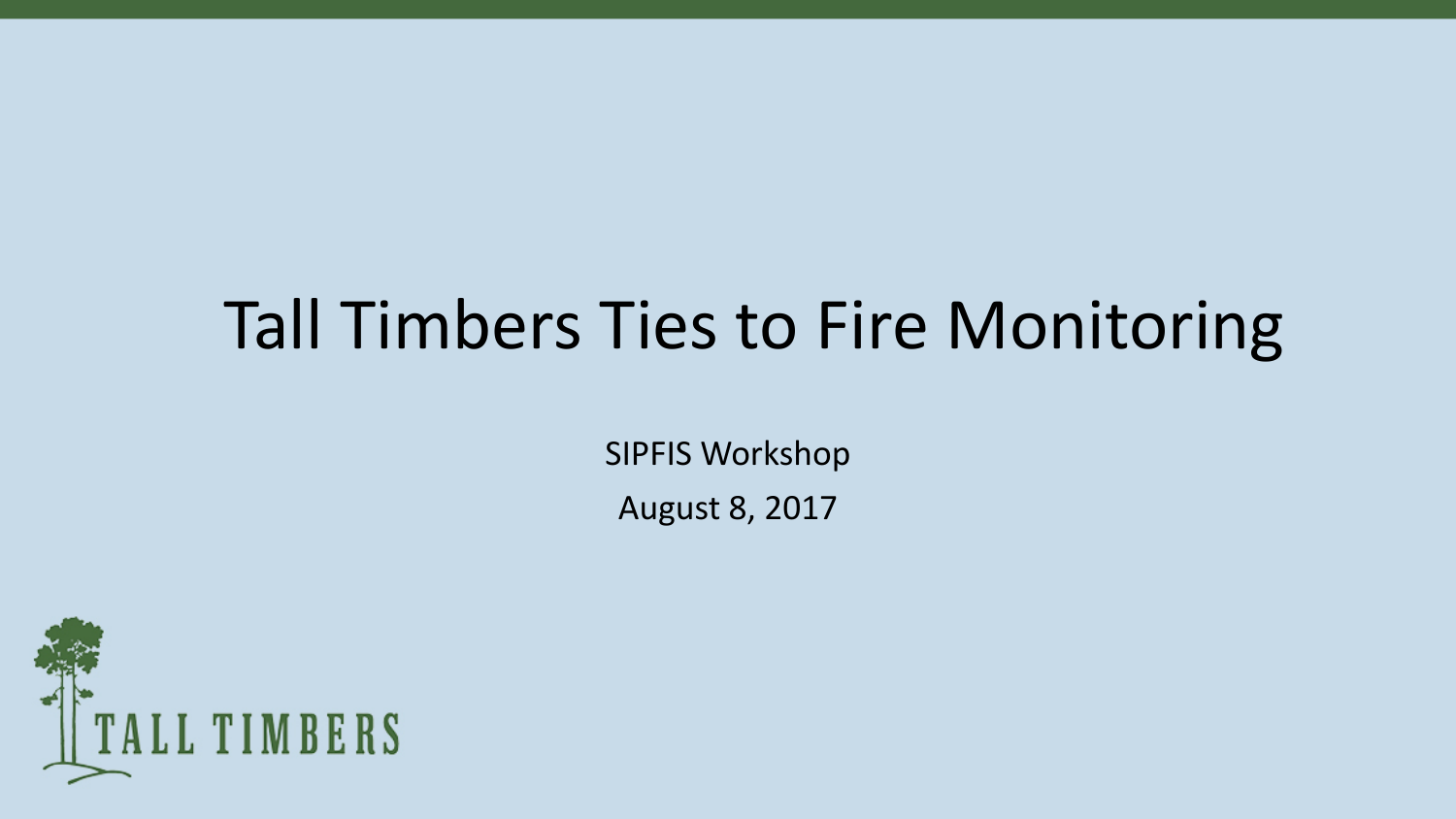## Past work:

- Florida Fish and Wildlife Cons. Comm. grant to develop and test fire monitoring system for Florida state lands (2006)
- JFSP grant to calibrate Landsat dNBR/NBR products for use by Monitoring Trends in Burn Severity in the South (2006)
- Collaboration with Hu et al. 2016 to test HMS products against Georgia burn authorizations
- Tall Timbers post burn evaluations tracking percentage of burn units burned under specific conditions (1994-present)
- $PM_{25}$  emission factor research with Florida A&M University.

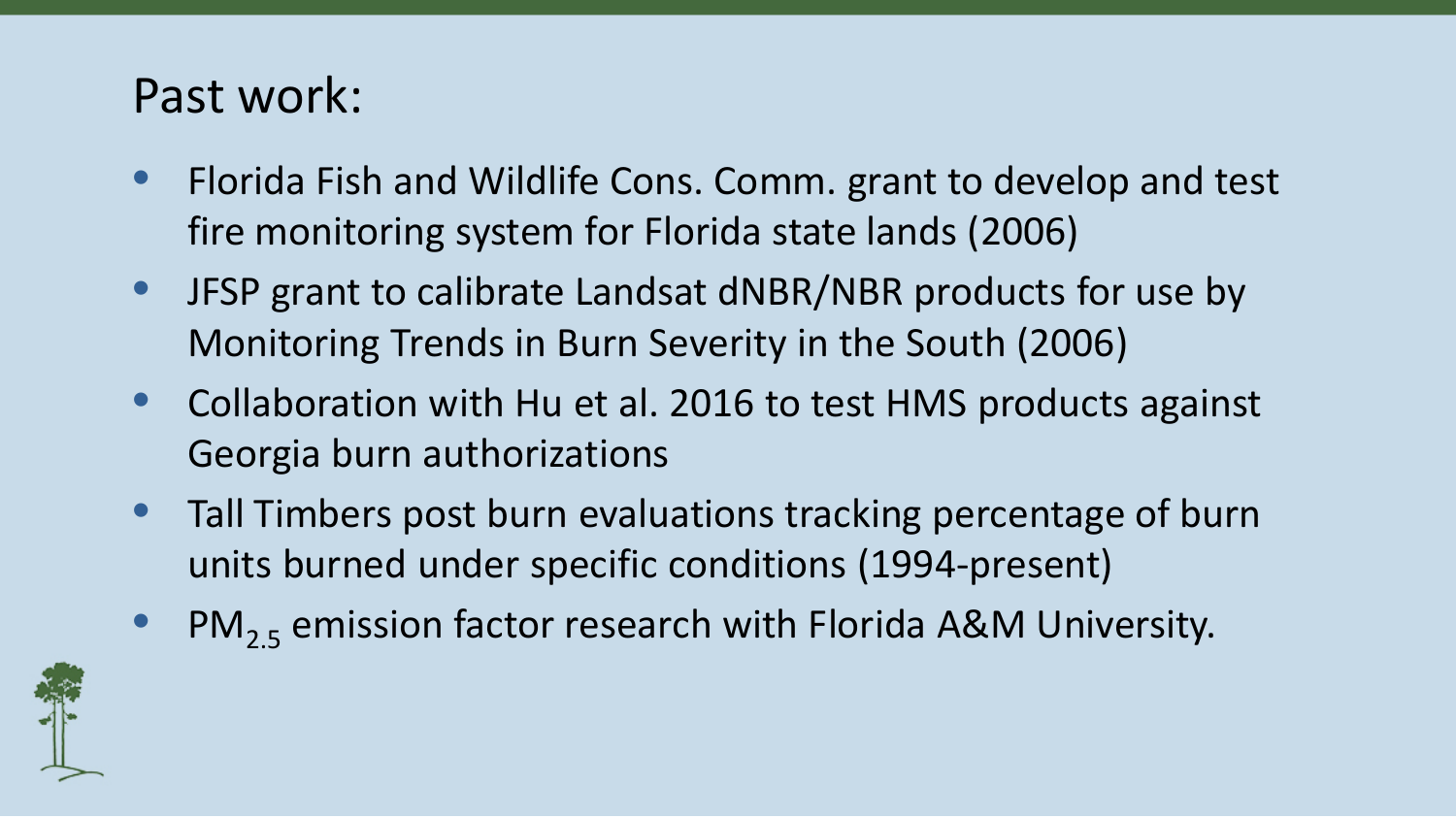## Current Work:

- Florida Fish and Wildlife Cons. Comm. grant to develop a fire monitoring system for whole state of Florida
- NASA grant with FSU to calibrate GFED products with Florida burn authorizations and test for bias in authorization data
- Southern Fire Exchange collaboration with SIPFIS
- Ground truthing for USGS-EROS products in development
- Fire and Smoke Model Evaluation Experiment (FASMEE)